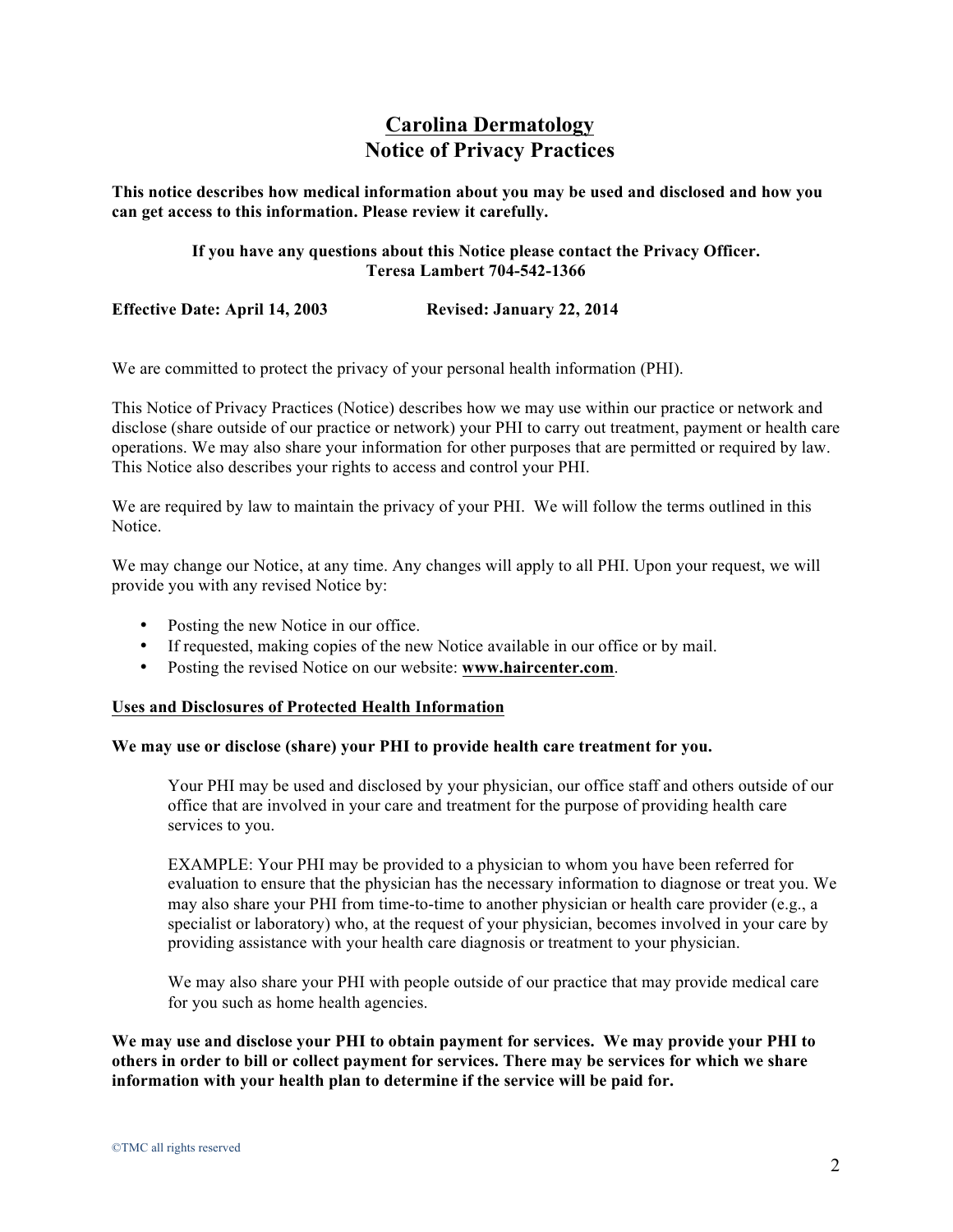PHI may be shared with the following:

- Billing companies
- Insurance companies, health plans
- Government agencies in order to assist with qualification of benefits
- Collection agencies

EXAMPLE: You are seen at our practice for a procedure. We will need to provide a listing of services such as x-rays to your insurance company so that we can get paid for the procedure. We may at times contact your health care plan to receive approval PRIOR to performing certain procedures to ensure the services will be paid for. This will require sharing of your PHI.

# **We may use or disclose, as-needed, your PHI in order to support the business activities of this practice which are called health care operations.**

# EXAMPLES:

- Training students, other health care providers, or ancillary staff such as billing personnel to help them learn or improve their skills.
- Quality improvement processes which look at delivery of health care and for improvement in processes which will provide safer, more effective care for you.
- Use of information to assist in resolving problems or complaints within the practice.

# **We may use and disclosure your PHI in other situations without your permission:**

- If required by law: The use or disclosure will be made in compliance with the law and will be limited to the relevant requirements of the law. For example, we may be required to report gunshot wounds or suspected abuse or neglect.
- Public health activities: The disclosure will be made for the purpose of controlling disease, injury or disability and only to public health authorities permitted by law to collect or receive information. We may also notify individuals who may have been exposed to a disease or may be at risk of contracting or spreading a disease or condition.
- Health oversight agencies: We may disclose protected health information to a health oversight agency for activities authorized by law, such as audits, investigations, and inspections. Oversight agencies seeking this information include government agencies that oversee the health care system, government benefit programs, other government regulatory programs and civil rights laws.
- Legal proceedings: To assist in any legal proceeding or in response to a court order, in certain conditions in response to a subpoena, or other lawful process.
- Police or other law enforcement purposes: The release of PHI will meet all applicable legal requirements for release.
- Coroners, funeral directors: We may disclose protected health information to a coroner or medical examiner for identification purposes, determining cause of death or for the coroner or medical examiner to perform other duties authorized by law
- Medical research: We may disclose your protected health information to researchers when their research has been approved by an institutional review board that has reviewed the research proposal and established protocols to ensure the privacy of your protected health information.
- Special government purposes: Information may be shared for national security purposes, or if you are a member of the military, to the military under limited circumstances.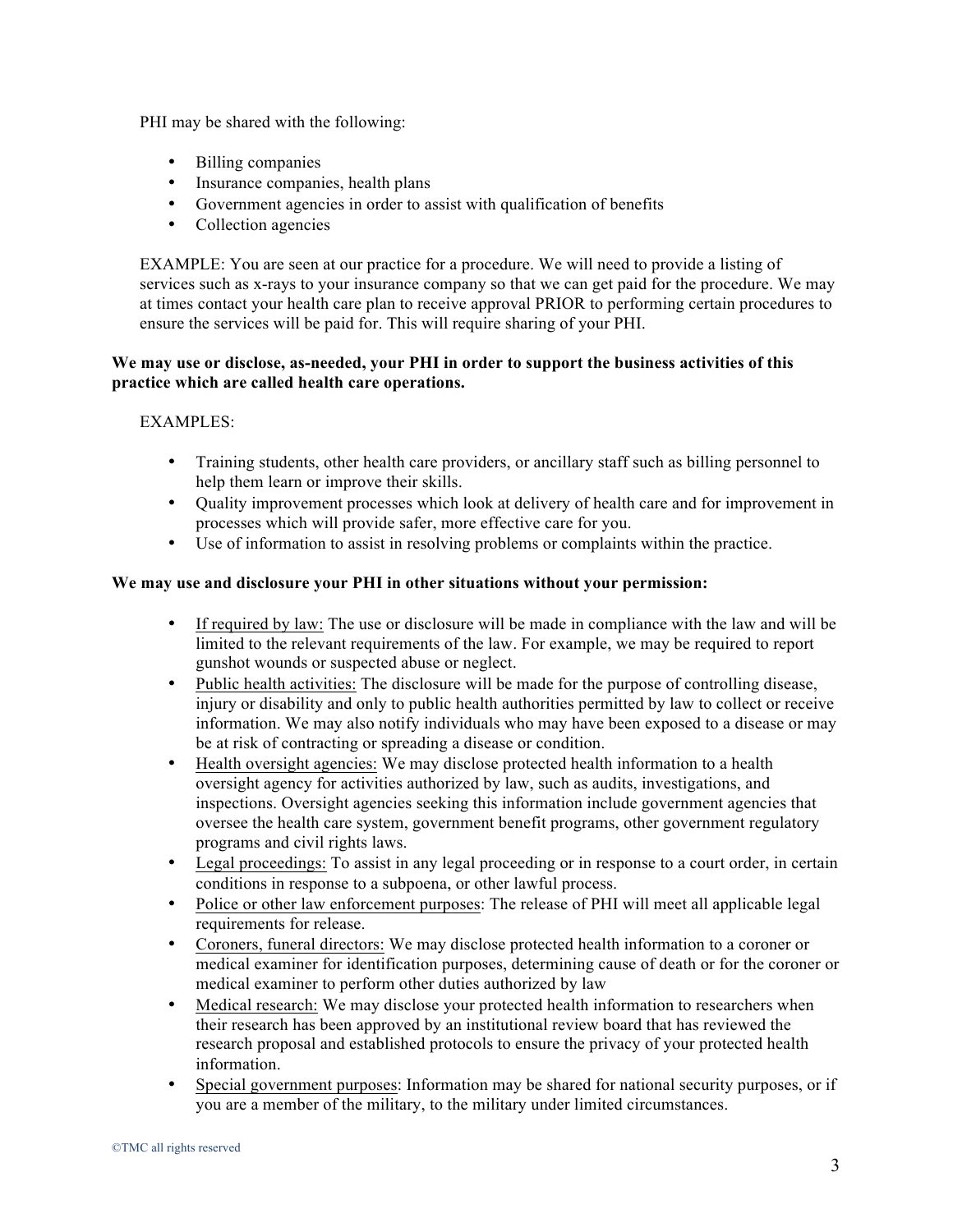- Correctional institutions: Information may be shared if you are an inmate or under custody of law which is necessary for your health or the health and safety of other individuals.
- Workers' Compensation: Your protected health information may be disclosed by us as authorized to comply with workers' compensation laws and other similar legally-established programs.

### **Other uses and disclosures of your health information.**

Business Associates: Some services are provided through the use of contracted entities called "business associates". We will always release only the minimum amount of PHI necessary so that the business associate can perform the identified services. We require the business associate(s) to appropriately safeguard your information. Examples of business associates include billing companies or transcription services.

Health Information Exchange: We may make your health information available electronically to other healthcare providers outside of our facility who are involved in your care.

Fundraising activities: We may contact you in an effort to raise money. You may opt out of receiving such communications.

Treatment alternatives: We may provide you notice of treatment options or other health related services that may improve your overall health.

Appointment reminders: We may contact you as a reminder about upcoming appointments or treatment.

### **We may use or disclose your PHI in the following situations UNLESS you object.**

- We may share your information with friends or family members, or other persons directly identified by you at the level they are involved in your care or payment of services. If you are not present or able to agree/object, the healthcare provider using professional judgment will determine if it is in your best interest to share the information. For example, we may discuss post procedure instructions with the person who drove you to the facility unless you tell us specifically not to share the information.
- We may use or disclose protected health information to notify or assist in notifying a family member, personal representative or any other person that is responsible for your care of your location, general condition or death.
- We may use or disclose your protected health information to an authorized public or private entity to assist in disaster relief efforts.

### **The following uses and disclosures of PHI require your written authorization:**

- Marketing
- Disclosures of for any purposes which require the sale of your information
- Release of psychotherapy notes: Psychotherapy notes are notes by a mental health professional for the purpose of documenting a conversation during a private session. This session could be with an individual or with a group. These notes are kept separate from the rest of the medical record and do not include: medications and how they affect you, start and stop time of counseling sessions, types of treatments provided, results of tests, diagnosis, treatment plan, symptoms, prognosis.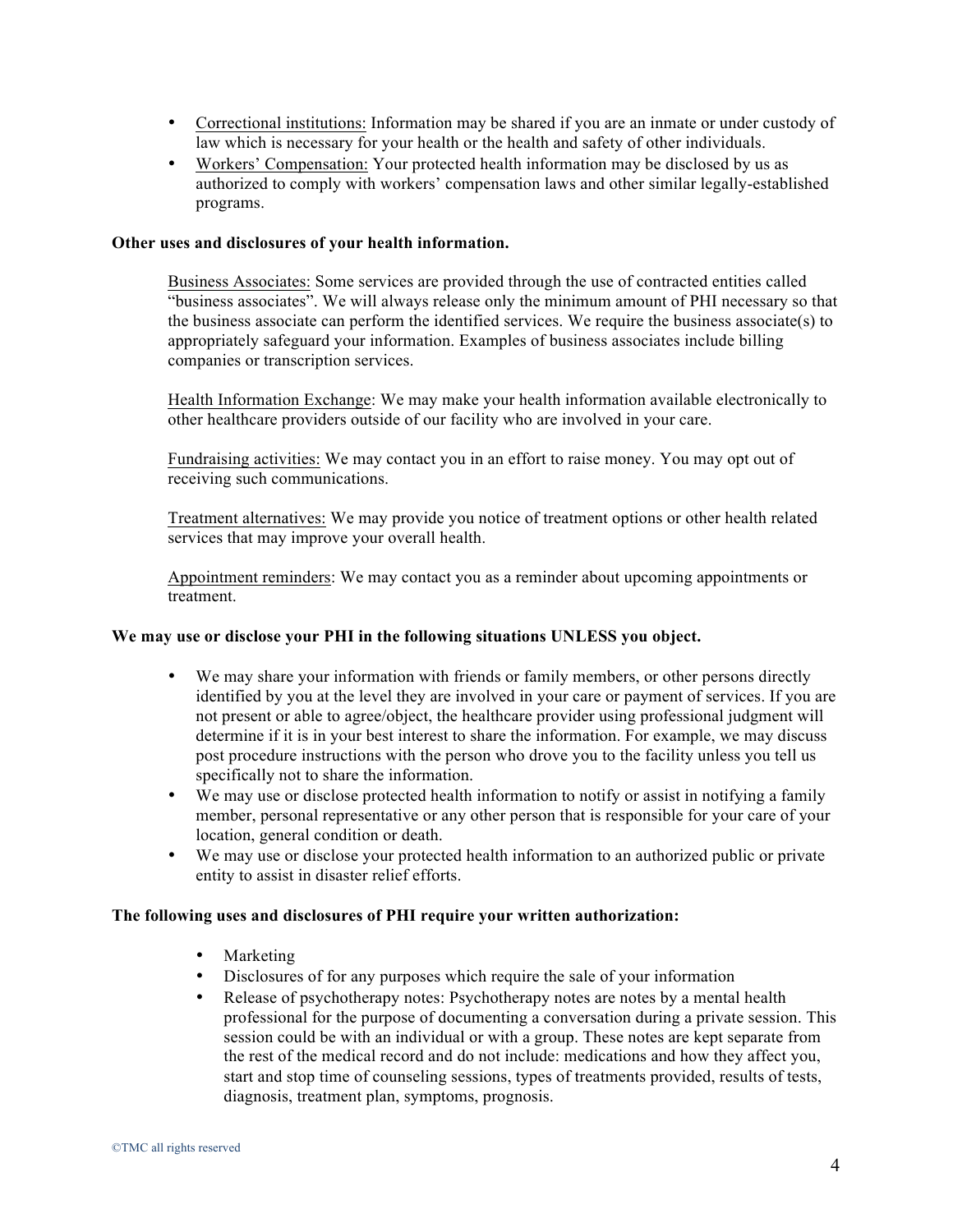# All other uses and disclosures not recorded in this Notice will require a written authorization from you or your personal representative.

Written authorization simply explains how you want your information used and disclosed. Your written authorization may be revoked at any time, in writing. Except to the extent that your doctor or this practice has used or released information based on the direction provided in the authorization, no further use or disclosure will occur.

# **Your Privacy Rights**

You have certain rights related to your protected health information. All requests to exercise your rights must be made in writing. [Describe how the patient may obtain the written request document and to whom the request should be directed, i.e. practice manager, privacy officer.

### **You have the right to see and obtain a copy of your protected health information.**

This means you may inspect and obtain a copy of protected health information about you that is contained in a designated record set for as long as we maintain the protected health information. If requested we will provide you a copy of your records in an electronic format. There are some exceptions to records which may be copied and the request may be denied. We may charge you a reasonable cost based fee for a copy of the records.

### **You have the right to request a restriction of your protected health information.**

You may request for this practice not to use or disclose any part of your protected health information for the purposes of treatment, payment or healthcare operations. We are not required to agree with these requests. If we agree to a restriction request we will honor the restriction request unless the information is needed to provide emergency treatment.

**There is one exception**: we must accept a restriction request to restrict disclosure of information to a health plan if you pay out of pocket in full for a service or product unless it is otherwise required by law.

#### **You have the right to request for us to communicate in different ways or in different locations.**

We will agree to reasonable requests. We may also request alternative address or other method of contact such as mailing information to a post office box. We will not ask for an explanation from you about the request.

### **You may have the right to request an amendment of your health information.**

You may request an amendment of your health information if you feel that the information is not correct along with an explanation of the reason for the request. In certain cases, we may deny your request for an amendment at which time you will have an opportunity to disagree.

### **You have the right to a list of people or organizations who have received your health information from us.**

This right applies to disclosures for purposes other than treatment, payment or healthcare operations. You have the right to obtain a listing of these disclosures that occurred after April 14,